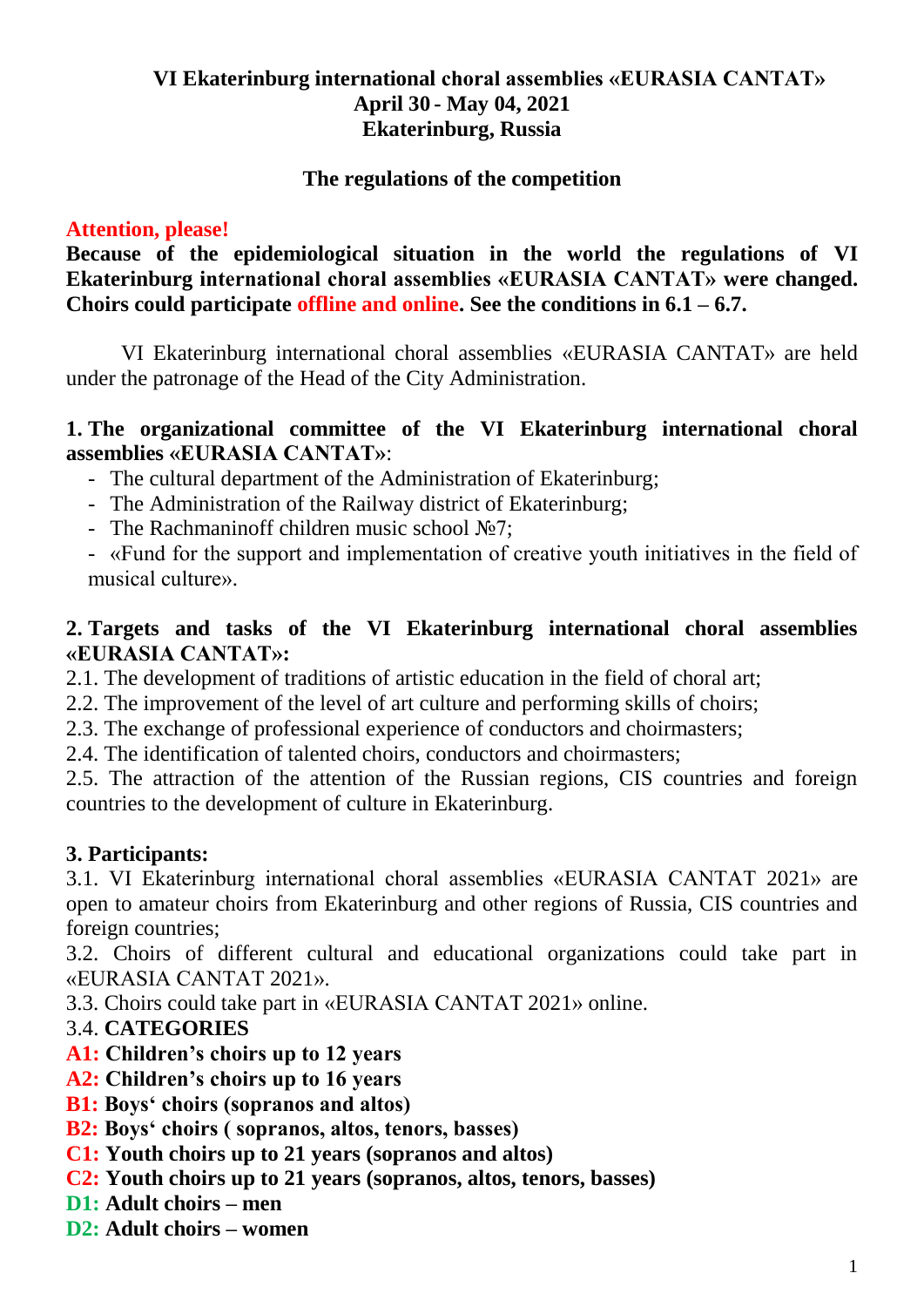## **D3: Adult choirs – mixed**

**E: Chamber choirs from 11 up to 22 singers (men's, women's, mixed)**

**E1: Vocal ensembles (children up to 16 years, 4-11 singers)**

**E2: Vocal ensembles (adult from 17 years, 4-8 singers)**

**F1: Folksong a cappella**

**F2: Folksong with instrumental accompaniment**

**H: Musica Sacra**

**S: Free category (choirs without experience, age is unlimited)**

# **4. Competition rules:**

4.1. Competition rules for categories: **А1, В1**

# **Competition program:**

- One piece by a composer not from the country, language area or the cultural environment of the participating choir (without translation into the mother tongue);

- Two pieces of the choir's choice;

The choir should perform a program of different styles and genres.

One piece in the program must be a'cappella.

Time limit: at least 8 minutes and up to 10 minutes.

# 4.2. Competition rules for categories: **А2, В2, С1, С2, E**

# **Competition program:**

- One piece in unison a'cappella (a folk song);

- One piece composed from the 1600s till the 1860s;

- One piece composed by a composer from your own country;

- One piece of a composer of the second half of the  $20<sup>th</sup>$  century – the  $21<sup>st</sup>$ century.

The choir should perform a program of different styles and genres.

At least two pieces in the program must be a'cappella.

Time limit: up to 15 minutes.

# 4.3. Competition rules for categories: **D1, D2, D3**

# **Competition program:**

- One piece in unison a'cappella (a folk song);

- One piece composed from the 1650s till the 1850s;

- One piece composed by a composer from your own country;

- One piece of a composer of the second half of the  $20<sup>th</sup>$  century –  $21<sup>st</sup>$ century.

The choir should perform a program of different styles and genres.

At least two pieces in the program must be a'cappella.

Time limit: up to 17 minutes.

# 4.4. Competition rules for categories: **E1, E2**

# **Competition program 3 pieces.**

The choir should perform a program of different styles and genres (Russian and European classical music; music of composers of the  $20<sup>th</sup>$  century; one piece of the choir's choice). At least one piece in the program must be a'cappella. Time limit: up to 12 minutes.

4.5. Competition rules for categories: **F1, F2, H**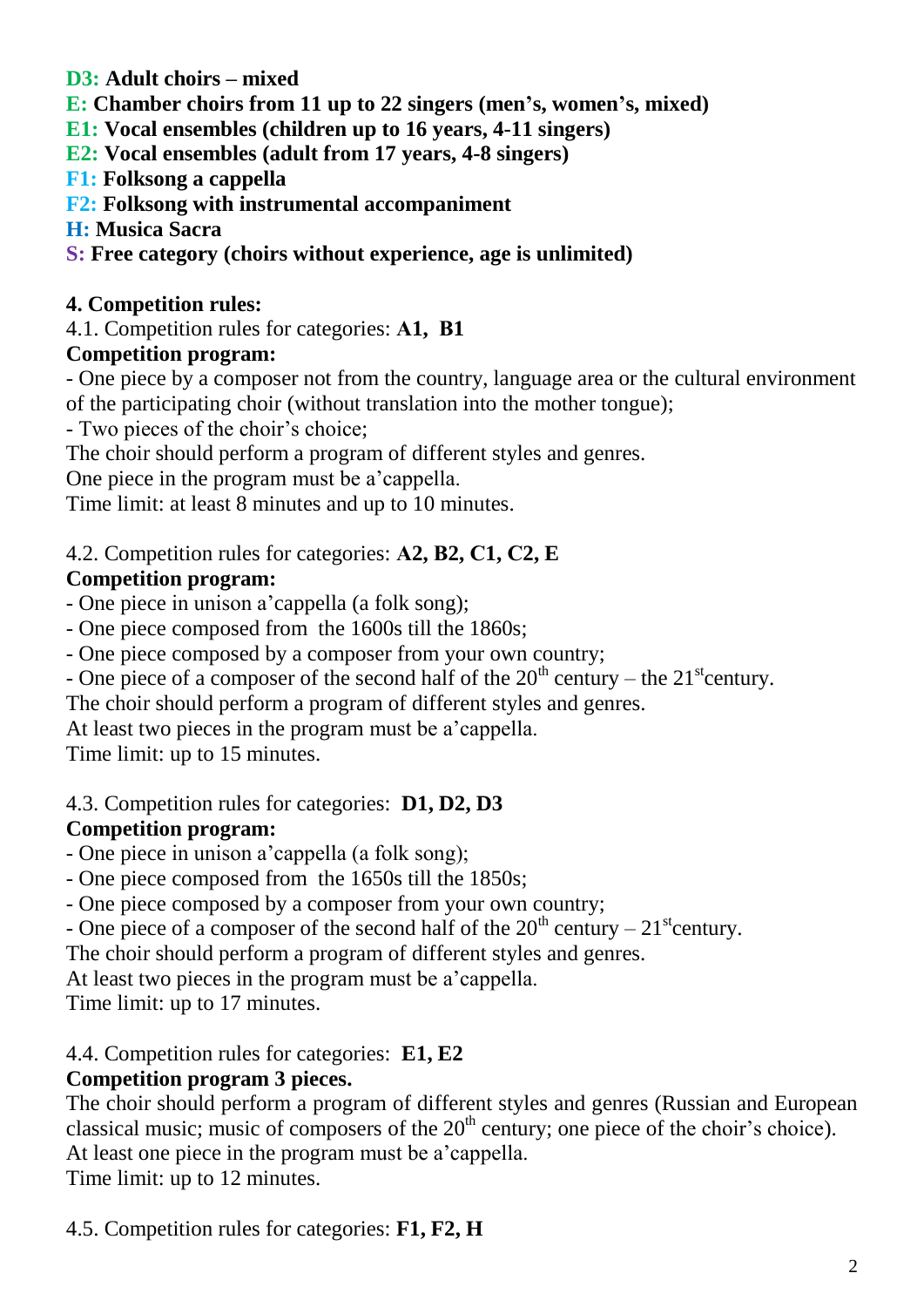# **Competition program 3-4 pieces.**

**F1, F2 –** the competition program should include arrangements of the folk songs.

**H -** sacred music of different confessions.

Time limit: up to 12 minutes.

## 4.6**.** Competition rules for category **S**

## **Competition program consists of 3 pieces.**

The choir should perform program of different styles and genres (One piece a'cappella will be advisable).

Time limit: up to 10 minutes.

## 4.7. **Festival program (choirs, ensembles)**

Pieces of secular, sacred or folk music. Time limit: up to 20 minutes.

# **The duration of the competition and festival program includes:**

- the performance of the declared program;
- the entrance upon and leave the stage;
- pauses between pieces.

\*The organizational committee could cancel festival concerts because of the epidemiological situation.

To use phonograms and recording equipment is forbidden.

The deadline for changes in the program is March 31, 2021.

To change the order of the declared program after the specified date is forbidden.

Points for a choir performance will be decreased for violation of the rules and the schedule of «EURASIA CANTAT 2021».

The organizational Committee has all copyrights for video, audio, photography, CD recordings, live performances, concerts of the festival on television and radio broadcasting.

## **5. Rules of participation and organizational questions for participants offline:**

5.1. VI Ekaterinburg international choral assemblies «EURASIA CANTAT 2021» are open to amateur choirs from Ekaterinburg and other regions of Russia, CIS countries and foreign countries;

5.2. All expenses for accommodation, meals and transport during the competition, festival and stay in the Russian Federation are the responsibility of a choir;

5.3. All participating teams are required to be in the city of Ekaterinburg during the competition and festival and to participate in public concerts, which will be held during the Assemblies.

5.4. The organizational Committee has all copyrights for video, audio, photography, CD recordings, live performances, concerts of the festival on television and radio broadcasting.

5.5. The organization of the excursion program is for an extra cost.

5.6. Choirs agree to the terms of VI Ekaterinburg International choral assemblies «EURASIA CANTAT 2021» with the application form for participation.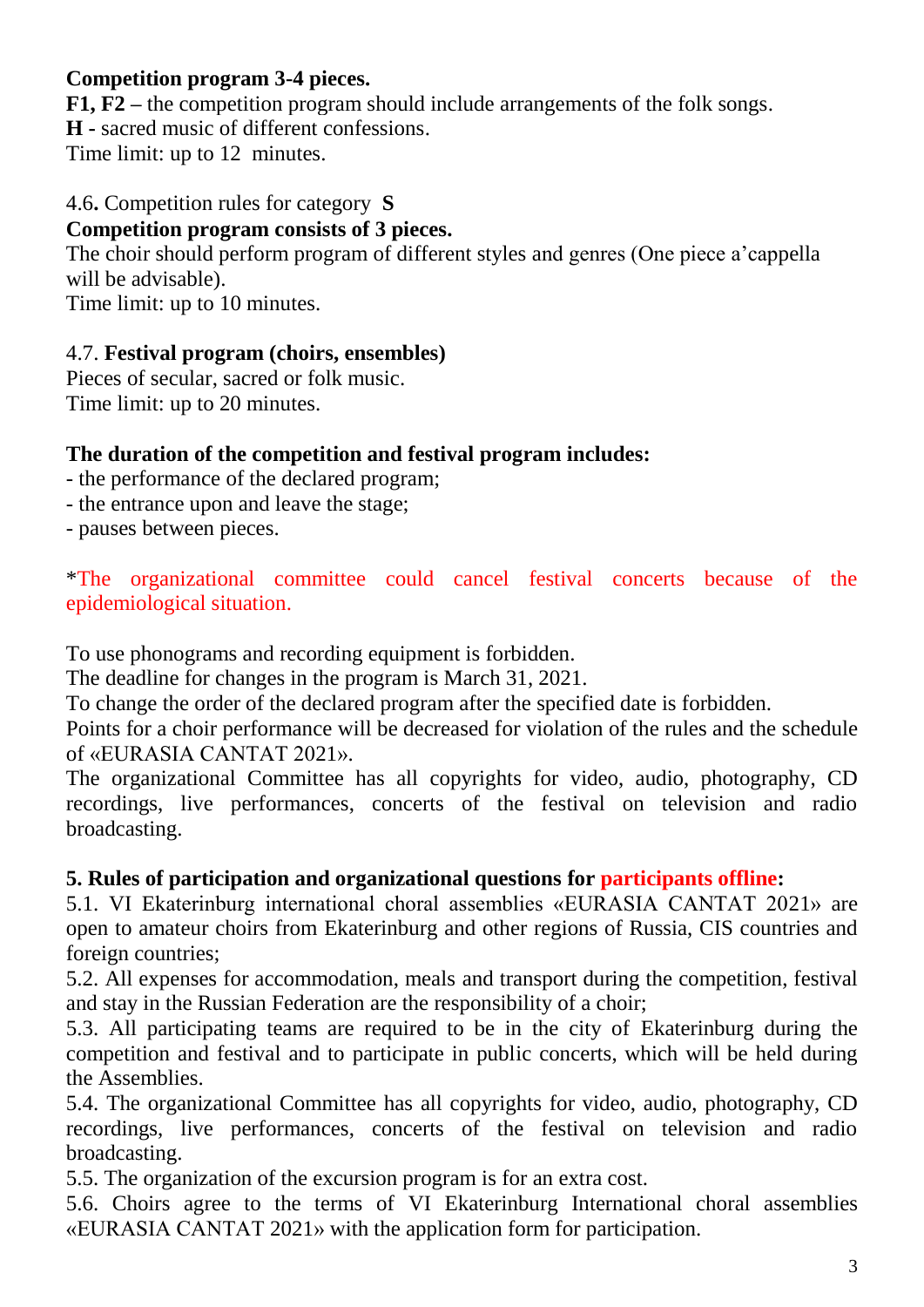- 5.7. Documents for personal participation:
	- 1. Application form (send from the website [www.eurasia-cantat.com](http://www.eurasia-cantat.com/) till March 31, 2021);
	- 2. The photo of the choir (JPEG format);
	- 3. The English version of the choir's biography (about 10 sentences);

4. Recording of the choir after 2018 (put a link to video or audio files on YouTube);

6. 3 copies of the scores of each competition piece (the scores should correspond the choral sound);

7. Confirmation of payment of the registration fee. The registration fee for the choir: 1 contest category makes 200 EUR, each next contest category makes 100 EUR. If the choir will decide not to take part in VI Ekaterinburg International choral assemblies «EURASIA CANTAT 2021» till the 10th of April, 2021 the registration fee will give back. If the choir will decide not to take part in VI Ekaterinburg International choral assemblies «EURASIA CANTAT 2021» after the 10th of April, 2021 the registration fee will not give back. The deadline for payment of the registration fee is March 31, 2021.

#### **Be informed! The application form without other documents (subitems 2-6) will not be accepted.**

#### **6. Rules of participation and organizational questions for participants online:**

6.1. VI Ekaterinburg international choral assemblies «EURASIA CANTAT 2021» are open to amateur choirs from other regions of Russia, CIS countries and foreign countries; 6.2. Choirs take part in VI Ekaterinburg international choral assemblies «EURASIA CANTAT 2021» online according to the timetable of the Assemblies; 6.3. Conditions.

 All participants will get the link for the entrance in the Zoom conference but the choir should add to the conference 5-10 minutes before the competition performance.

 The name of a participant of the conference should be similar with the name of the choir.

 $\bullet$ 

After the competition performance the choir should leave the Zoom conference.

• In the Zoom conference there are only participants of a category and the jury. Others watch the competition performance on the official site of the competition, on the social sites, on YouTube.

 If there will be problems with the internet connection the choir should have the recording of the competition program (one file).

6.4. The organizational Committee has all copyrights for video, audio, photography, CD recordings, live performances, concerts of the festival on television and radio broadcasting;

6.5. Choirs agree to the terms of VI Ekaterinburg International choral assemblies «EURASIA CANTAT 2021» with the application form for participation.

6.6. Documents for personal participation:

1. Application form (send from the website [www.eurasia-cantat.com](http://www.eurasia-cantat.com/) till March 31, 2021);

2. The photo of the choir (JPEG format);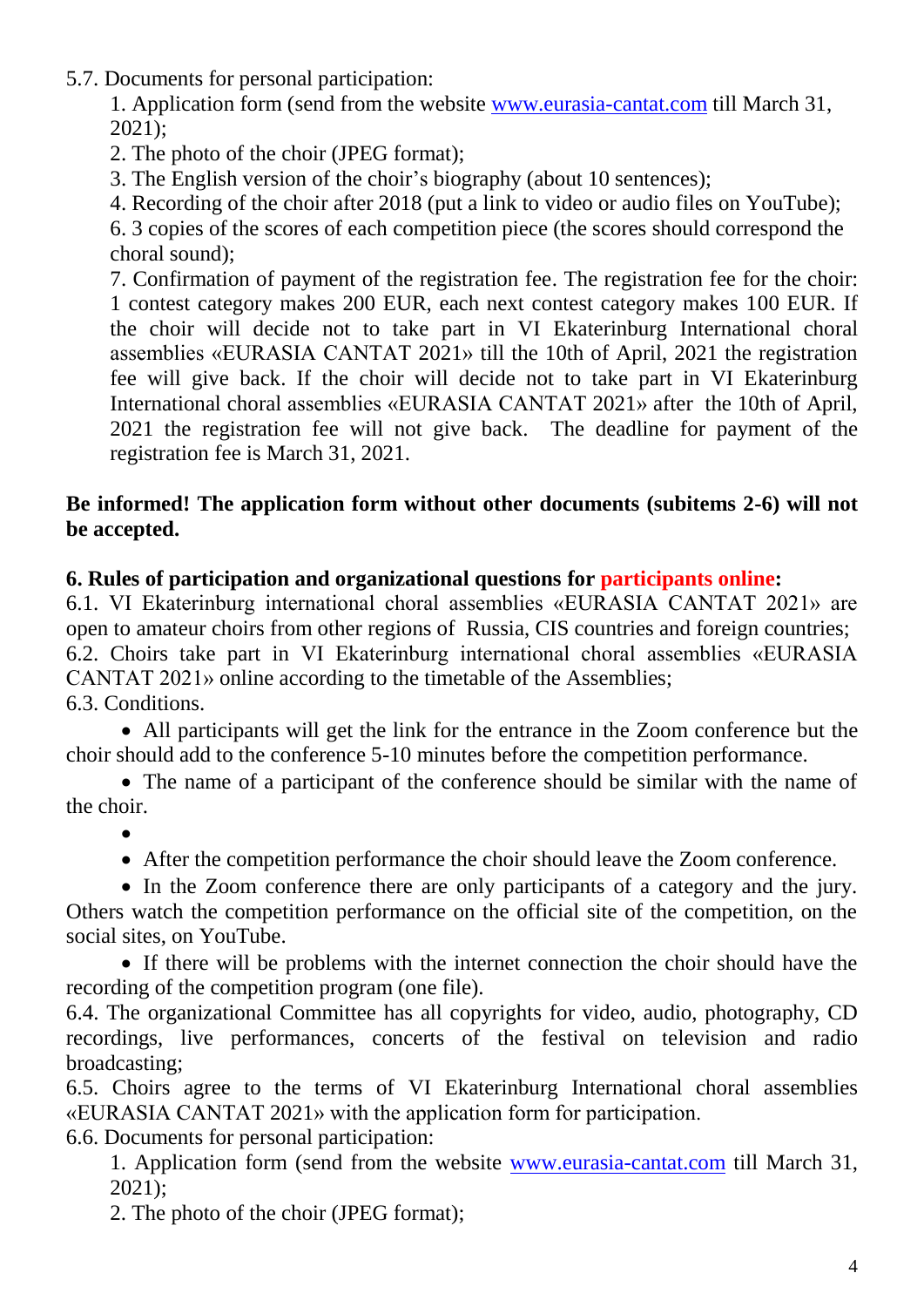3. The English version of the choir's biography (about 10 sentences);

4. Recording of the choir after 2018 (put a link to video or audio files on YouTube);

6. 1 copy of the scores of each competition piece in PDF should be sent to the organizational committee by email: tihonova.dmsh7@yandex.ru (the scores should correspond the choral sound);

7. Confirmation of payment of the registration fee. The registration fee for the choir: 1 contest category makes 100 EUR, each next contest category makes 50 EUR.. If a choir will decide not to take part in VI Ekaterinburg International choral assemblies «EURASIA CANTAT 2021» till the 10th of April, 2021 the registration fee will give back. If a choir will decide not to take part in VI Ekaterinburg International choral assemblies «EURASIA CANTAT 2021» after the 10th of April, 2021 the registration fee will not give back. The deadline for payment of the registration fee is March 31, 2021.

#### **Be informed! The application form without other documents (subitems 2-4) will not be accepted.**

## **Scores for VI Ekaterinburg international choral assemblies «EURASIA CANTAT 2021» should be sent till April 10, 2021 to:**

International choral assemblies «EURASIA CANTAT» Tehnicheskaya st., 54 а/я 14 620050 Ekaterinburg Russia Тел: +7 343 373 3190 E-mail: [tihonova.dmsh7@yandex.ru](mailto:tihonova.dmsh7@yandex.ru)

# **Intermediary bank:**

Commerzbank AG, Frankfurt am Main SWIFT: COBADEFF acc. 400886657600EUR Sberbank of Russia, Moscow, SWIFT: SABRRUMM

#### **Beneficiary bank:**

acc. 30109978816000000018 "Ekaterinburg National City Bank"

## **Beneficiary customer:**

Beneficiary Customer: Found «Podderzhki I realizacii» Tekchnicheskaya, 54, Ekaterinburg, RUSSIA

Account Nr: 40703978200010011079

Purpose: 2021+name of choir

#### **7. The jury of V Ekaterinburg international choral assemblies «EURASIA CANTAT 2021»**

The competition program of the Assemblies is judged by the professional jury composed of leading experts in the field of choral art from Ekaterinburg and other regions of Russia and foreign countries.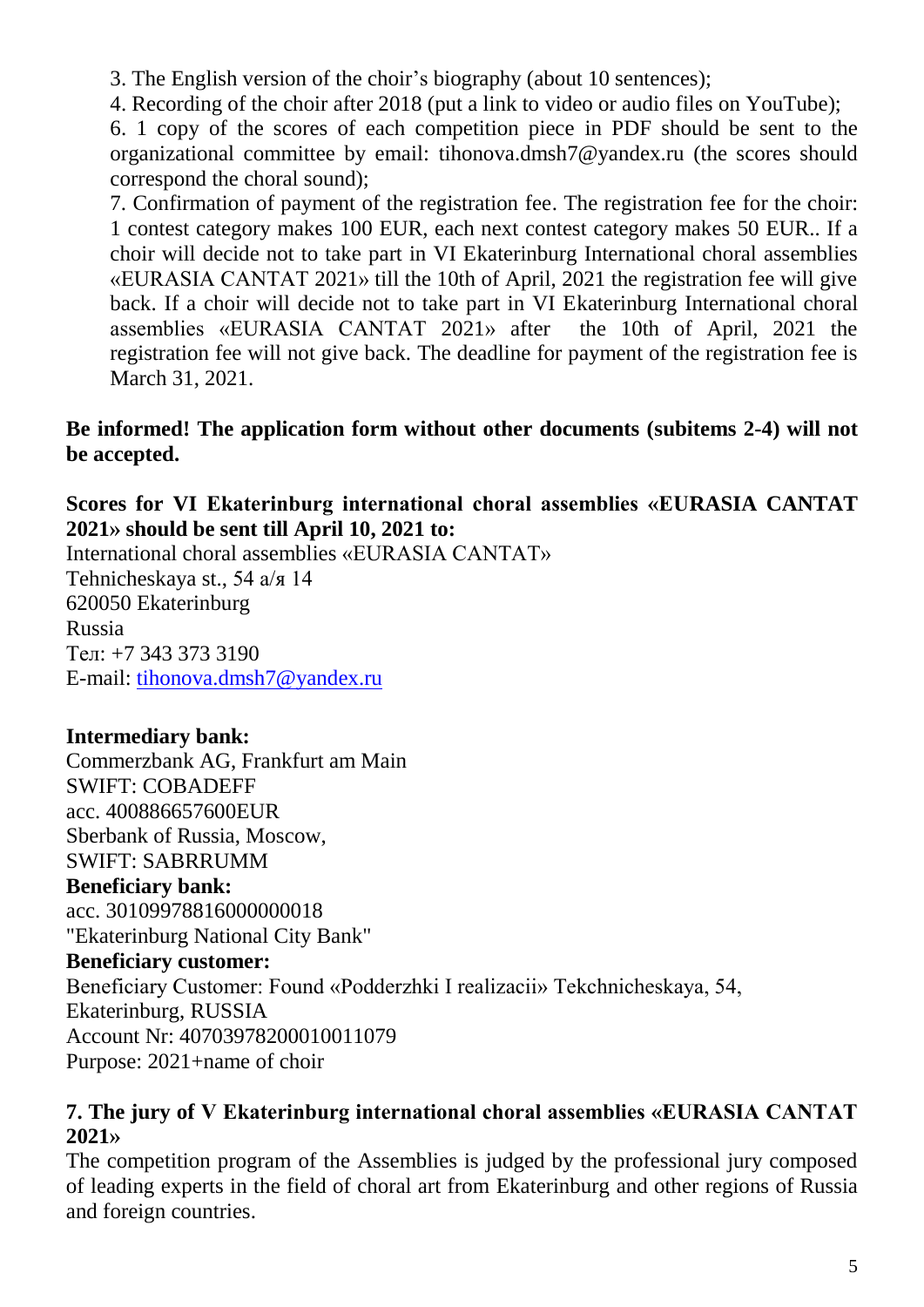# **8. Summing up of the results and rewarding:**

8.1. Competitive performances are evaluated on the 30-point system. According to the amount of acquired points, the international jury will award diplomas of Winner of the gold level, Winner of the silver level, Winner of the bronze level and Participant of the competition.

In the category  $\langle S \rangle$  the international jury will award diplomas of Winner of the 1<sup>st</sup> prize, Winner of the  $2<sup>nd</sup>$  prize, Winner of the  $3<sup>rd</sup>$  prize and Participant of the competition.

8.2. The choir with the highest number of points in its category will be declared the «Winner of the category».

8.3. Among the winners of the categories the competition will be held for the Grand Prix of the competition «EURASIA CANTAT 2021». (Choirs of category «S» do not participate in the competition for Grand Prix).

8.4. In accordance with the decision of the jury in each competitive category are given diplomas according to the sum of points:

 $26.1 - 30$  points – winner of the gold level;

 $23,0 - 26$  points – winner of the silver level;

19 – 22,9 points – winner of the bronze level;

Up to 19 points – participant of the competition.

## **Category «S»**

25 -  $30$  points – winner of the 1<sup>st</sup> prize

 $20 - 24.9$  points – winner of the  $2<sup>nd</sup>$  prize

 $15 - 19.9$  points – winner of the  $3<sup>rd</sup>$  prize

Up to 15 points – participant of the competition

8.5. Depending on results which will be reached by participants of the competition, the jury has the right:

- to award not all the places;

- divide the places between participants;

- to award special diplomas and (or) prizes and gifts for participation in the assemblies;

- to recommend to the participants of the gala-concert of the assemblies;

8.6. Participants may be awarded with diplomas and prizes of partners of assemblies «EURASIA CANTAT 2019»;

8.7. Leaders who prepared the winners or prize-winners of the assemblies are awarded with Diplomas for the best choirmaster work;

8.8. Decisions of the jury are final and without appeal.

## **9. The Program of VI Ekaterinburg international choir assemblies «EURASIA CANTAT 2021».\***

30.04.2021 (Friday)

Arrival and accommodation of choirs.

16:00-18:00 the Opening concert of the Assemblies EURASIA CANTAT 2021.

01.05.2021 (Saturday)

09.00-18:00 – competition performances of the Assemblies EURASIA CANTAT 2019 (all categories).